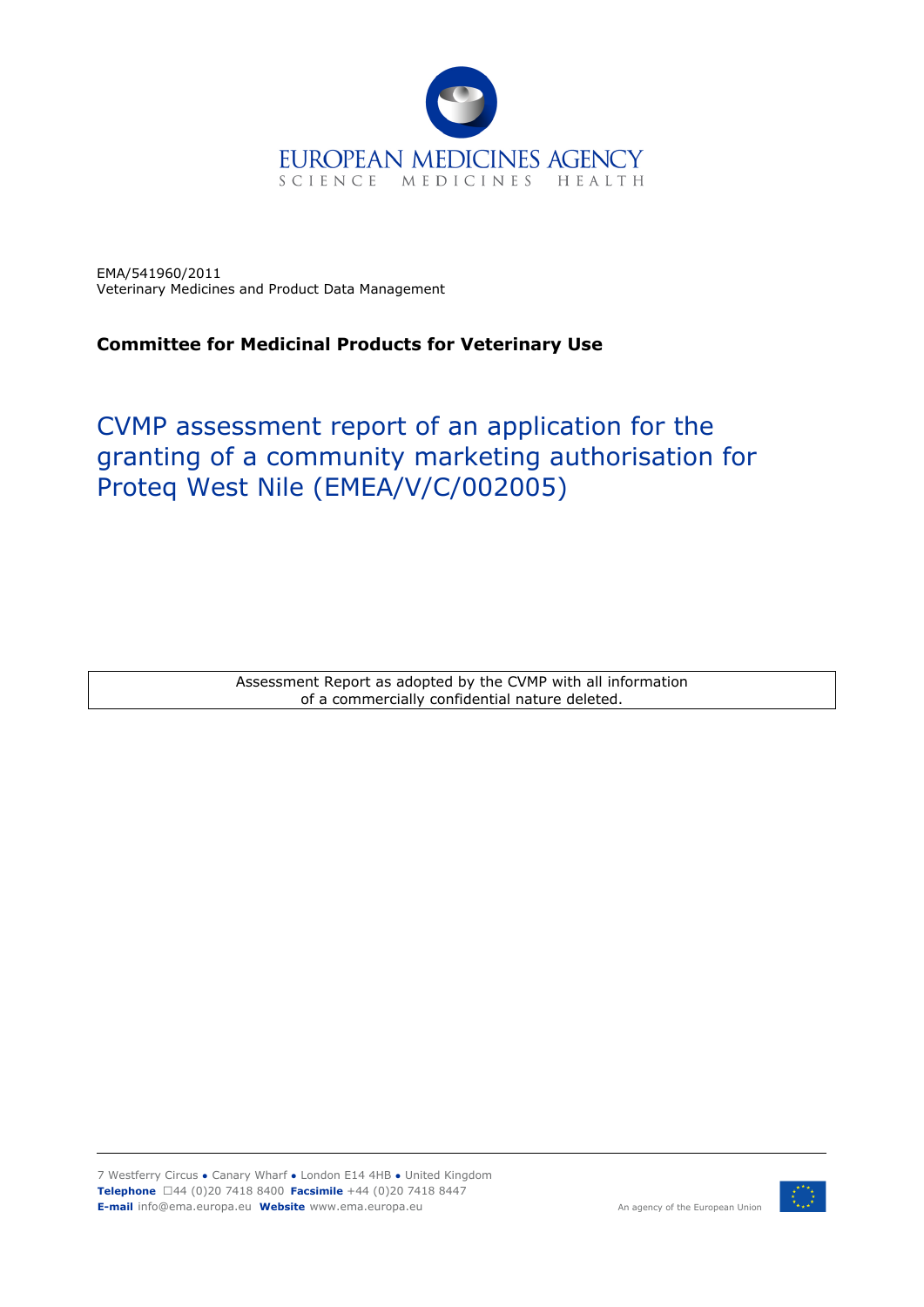# **Introduction**

An application for the granting of a Community marketing authorisation of Proteq West Nile has been submitted to the Agency on 30 April 2010 by MERIAL in accordance with Regulation (EC) No. 726/2004.

Proteq West Nile contains 1 dose and is presented in packs/containers of box of 1, 2, 5 and 10 vials of 1 dose. The route of administration is intramuscular use. The target species is horses.

Proteq West Nile was confirmed by CVMP to be eligible for the centralised procedure under Article 3 (1) of Regulation (EC) No. 726/2004 as it contains a veterinary medicinal product developed by means of biotechnological processes such as recombinant DNA technology. The CVMP confirmed that the product is considered 'Minor Use or Minor Species/Limited Markets' and that the Guideline on Data Requirements for Immunological Veterinary Medicinal Products Intended for Minor Use or Minor Species/Limited Markets (EMEA/CVMP/IWP/123243/2006-Rev.1) is applicable.

# **Quality assessment**

Proteq West Nile is a live recombinant vectored liquid vaccine against West Nile disease. The vaccine consists of canarypox-West Nile virus active ingredient adjuvanted with carbomer. The container is a type I glass vial with a butyl elastomer closure containing one dose.

All the production steps are carried out by MERIAL Laboratories.

The description of manufacturing method is correctly documented and detailed enough to allow the conclusion that it is satisfactory. The active ingredient even if it is a recombinant virus is produced by classical culture on SPF chicken embryo cells. The nature of the raw materials, manufacturing process, controls and treatments applied enable to guarantee sterility of the vaccine and absence of introduction of any extraneous agent, and to guarantee consistency and homogeneity of the production. This is ensured by all the controls performed on the raw materials and the vaccine as well as all the process parameters investigated and recorded during the manufacturing.

The starting materials of animal origin used in the production of the final product comply with the current regulatory texts related to the TSE Note for Guidance on Commission Directive 1999/104/EEC. In conclusion, the risk of transmitting TSE through the vaccine can be considered as extremely low (strain of avian origin, bovine raw materials with low infectivity, high dilution factor).

The results of the analysis of three consecutive production runs of vaccine were presented which comply with the required specifications.

As a whole, the control tests for the product are sufficiently described and validated. They provide a clear picture of the active substance and the finished product. Consistency and homogeneity of the vaccine production is ensured and consequently the quality of the released vaccine batches can be concluded to be satisfactory.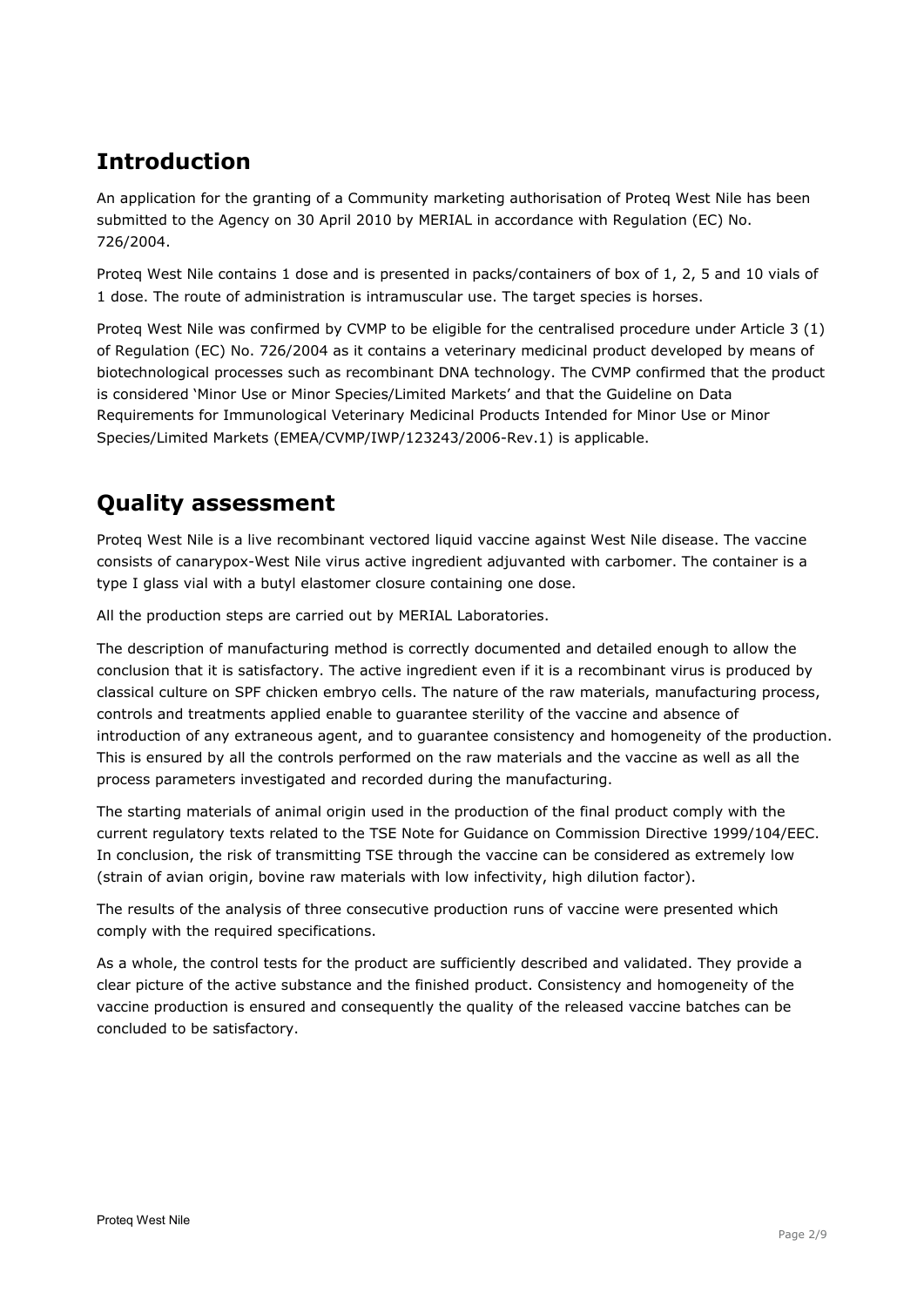# **Safety assessment**

# **Target animal safety**

Proteq West Nile is a live recombinant canarypox virus that expresses the genes preM/E of the West Nile virus. It is presented as a suspension for injection that contains Carbomer (4 mg/dose) as adjuvant.

The vaccine is intended for immunisation of horses against West Nile disease by reducing the number of viraemic horses. If clinical signs are present their duration and severity are reduced. The vaccination schedule recommends an intramuscular injection of a first dose of 1 ml from the age of 5 months. Four to six weeks later, a second dose of 1 ml has to be injected. An annual booster vaccination is recommended.

The vaccine Proteq West Nile was used in one study in order to demonstrate the safety of an overdose and of the repeated administration of one dose. The batch used contains the maximum antigen amount.

The other safety studies were performed with the vaccine Recombitek Equine West Nile Virus and with ProteqFlu-Te.

The vaccine Recombitek Equine West Nile Virus is a registered vaccine commercialised by MERIAL in North America since 2004. It includes a freeze-dried pellet containing the same components as Proteq West Nile and has to be reconstituted with 4 mg per dose of carbomer adjuvant. In order to improve convenience for the end user of the product in Europe, Merial has developed the ready-to-use liquid vaccine Proteq West Nile.

The vaccine ProteqFlu-Te was also used to support the safety of Proteq West Nile. The composition of the vaccine ProteqFlu-Te is similar to that of Proteq West Nile apart from the canarypox insert and the presence of tetanus toxoid. ProteqFlu-Te is a liquid vaccine containing two recombinant canarypox viruses expressing genes from equine influenza virus, and a carbomer adjuvant. The maximum release titre of the canarypox virus(es) is the same for both vaccines, i.e. 7.8  $log_{10}$  CCID<sub>50</sub>, the adjuvant quantity is the same (4 mg/ml) and the target species and the administration route are the same, i.e. an intramuscular injection of a 1 ml dose to horses. Hence, ProteqFlu-Te was used in the studies provided to show the absence of impact of the vaccination on reproductive performances and in one of the field trials.

The vaccine Proteq West Nile was demonstrated to be safe after the administration of an overdose (10 times the maximum release titre at D0) and repeated doses (maximum release titre at D28 and D56) to young horses. No severe systemic reactions occurred following injections. After the overdose injection, only a slight transient hyperthermia without impairment of the general condition was observed on one single occasion in some horses. No hyperthermia was reported after the two following administrations on days 28 and 56. Local reactions were mostly minor, *i.e.* only palpable, lasted mostly one day and were resorbed spontaneously. After the third vaccination, some horses showed minor or mild swelling (max diameter 5 cm) for 3 to 4 days. None of the horses showed pain, cutaneous warmth, itching or neck stiffness after each of the three vaccinations.

The safety of the administration of one dose was demonstrated with the vaccine Recombitek Equine West Nile Virus registered in North America and that has the same composition as Proteq West Nile but this vaccine has a freeze dried presentation.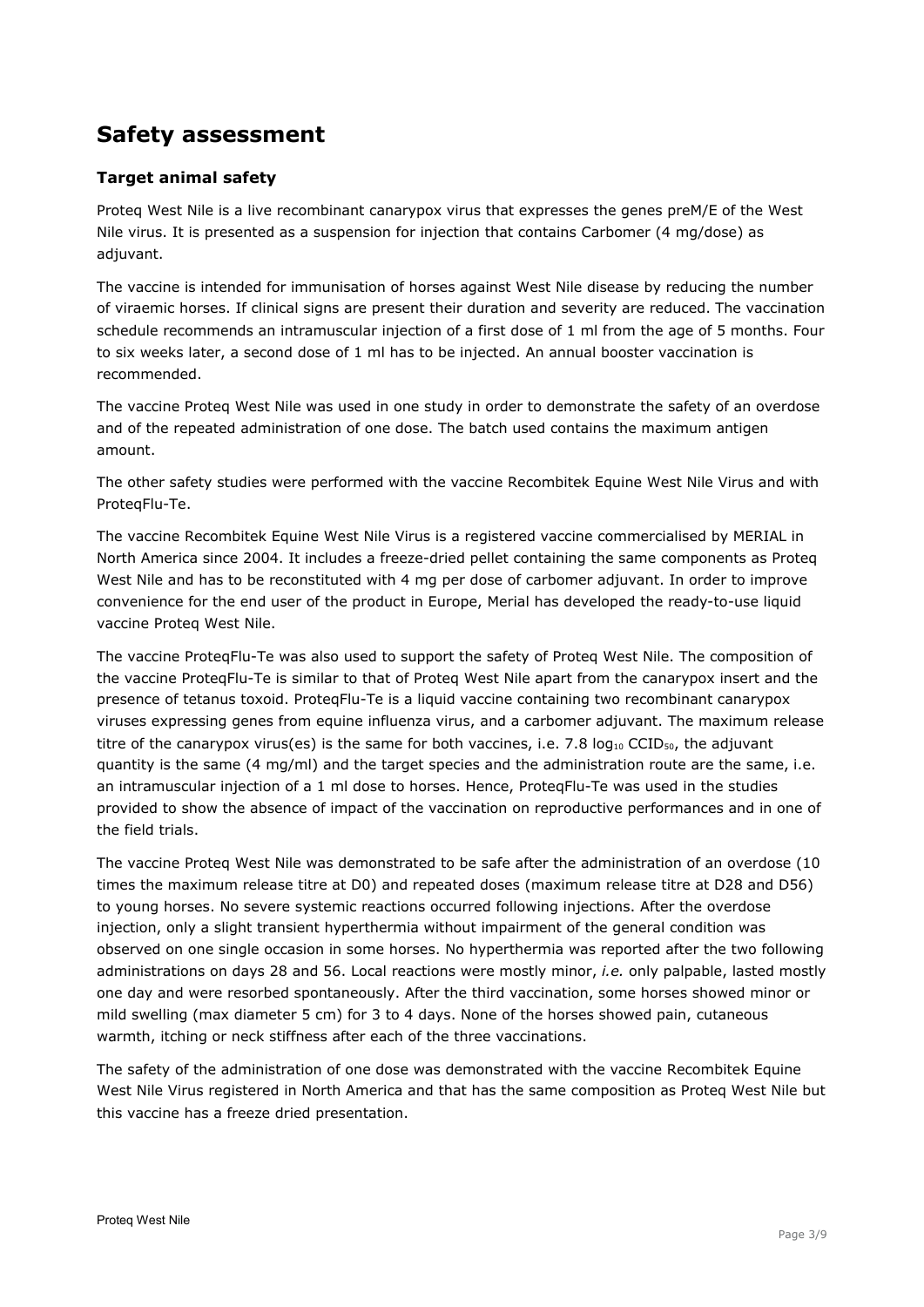This vaccine was also used to assess the spreading and the dissemination ability of the vaccine strain and to study the safety of the administration to non target species (canaries, crows, mice and mosquitoes).

Given the non-replicative properties of the recombinant canarypoxvirus, no spread, dissemination and reversion to virulence is expected.

The impact on reproductive performances was assessed in four studies including pregnant mares in laboratory and field conditions. The animals were vaccinated with ProteqFlu-Te, which is a liquid vaccine containing two recombinant canarypox viruses expressing genes from equine influenza virus, and a carbomer adjuvant. The maximum release titre of the canarypox virus(es) and the adjuvant quantity are the same as those of Proteq West Nile. The CVMP accepted to accept these substitute studies to support the safety of Proteq West Nile due to the similarities of the vaccines and because the West Nile vaccine is listed in the Guideline on Data Requirements for Immunological Veterinary Medicinal Products Intended for Minor Use or Minor Species/Limited Markets (EMEA/CVMP/IWP/123243/2006-Rev.1).

No interaction study has been presented. This is reflected in the SPC.

Two field studies were conducted. In the first one, horses were vaccinated with the vaccine Recombitek Equine West Nile Virus. The results confirm that the vaccine is safe and support the results obtained in laboratory conditions. The vaccine batch used was close to the maximum titre and was administered according to the primary vaccination schedule to horses of different ages (part of the animals were 2-4 months old).

The general reactions observed were lethargy/mild depression that were transient (less than two days). These side effects were not observed in the laboratory conditions but are not unexpected.

The local reactions were swellings generally below 5 cm of diameter. They had disappeared generally two weeks post-vaccination.

In the second field trial, the vaccine ProteqFlu-Te containing only the minimum antigenic amount was used. Nevertheless, it demonstrates that ProteqFlu-Te that contains canarypox virus constructs in carbomer adjuvant, similarly to Proteq West Nile, is well tolerated in 6-12 month old foals after a primary vaccination course and a revaccination 6 months later.

## **Environmental risk assessment**

The environmental risk assessment for the genetically modified canarypox virus has been satisfactorily addressed. It was concluded that the vaccine presents a negligible risk to the environment.

The potential for genetic transfer and exchange between poxviruses was also addressed satisfactorily. Only the recombination between the ALVAC vector or an ALVAC-derived recombinant (such as vCP2017) and another poxvirus is theoretically possible. The construction of the vCP2017 itself is based upon an *in vitro* homologous recombination. However, for an *in vivo* recombination to occur in natural conditions, a simultaneous co-infection in the same cell by two poxviruses with some degree of homology is necessary. This is highly unlikely to happen in the conditions of dissemination. Moreover, scientific knowledge to date indicates that poxviruses are unimportant as causes of viral diseases in horses. Altogether, these elements confirm that potential for genetic transfer and exchange between poxviruses is negligible.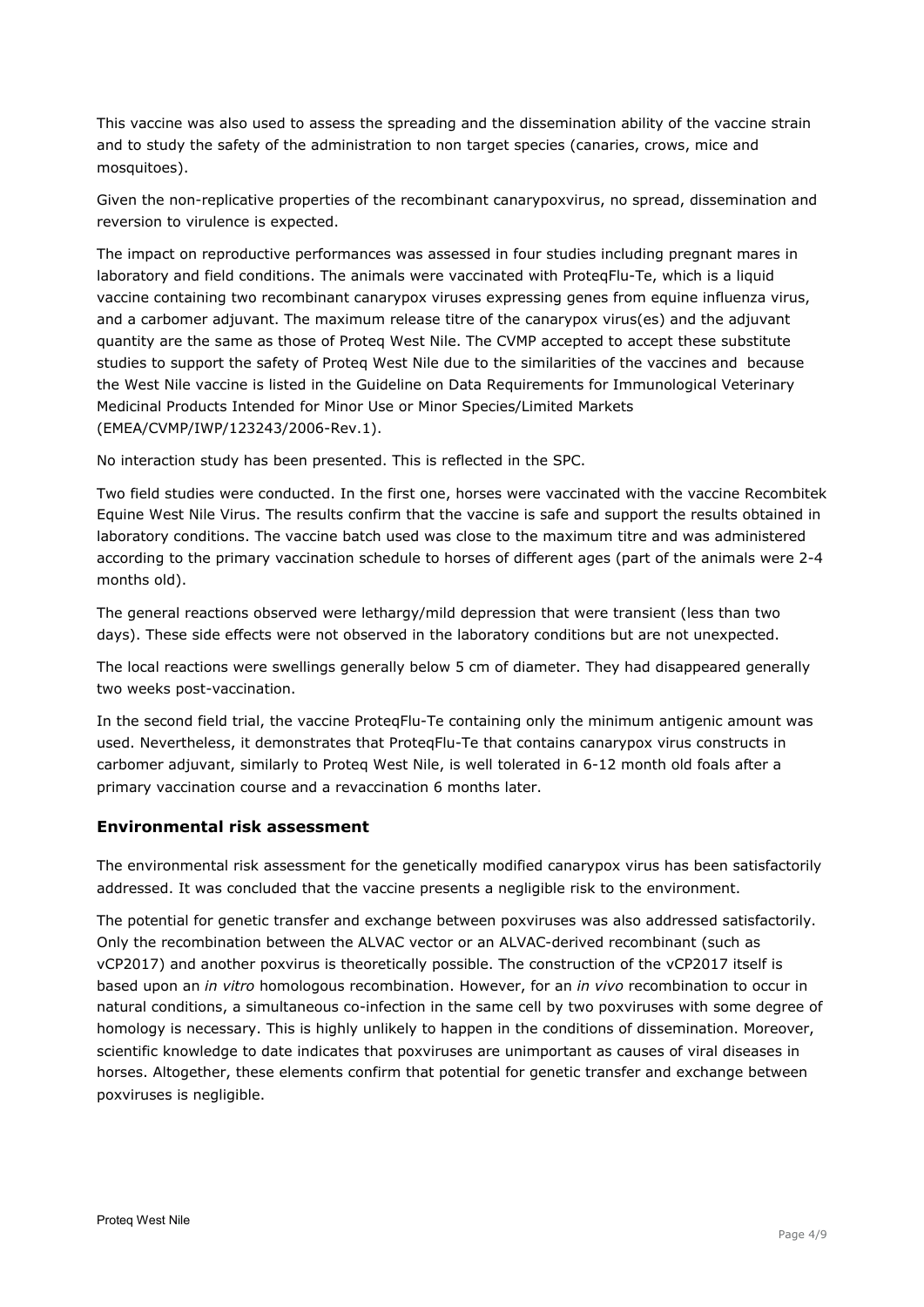Potential for genetic transfer and exchange with a virus related to the donor organism: Recombination between a canarypox virus (DNA virus) and a West Nile virus (RNA virus) is highly unlikely to happen because of the different nature of the nucleic acids.

In conclusion, genetic transfer and exchange involving an ALVAC vector with other organisms is highly unlikely.

# **User safety**

The user safety of Proteq West Nile was also addressed and concluded to be acceptable based on the following argumentation.

The potential user exposure to Proteq West Nile is considered limited because:

The end-user is a competent person, i.e*.* a veterinarian or a trained person under supervision of a veterinarian,

Appropriate warnings are included in the outer or immediate package,

In case of accidental self-injection, the following elements must be considered: the volume to be injected is small (1 ml) and considering the pain induced by the stinging, injecting oneself a whole dose is rather unlikely (withdrawal reflex),

ALVAC-based vaccine candidates were demonstrated safe in humans,

In case of accidental self-injection, the user is recommended to consult a physician (cf package leaflet: "In case of accidental self-injection, seek medical advice immediately and show the package leaflet or the label to the physician").

In the USA and Canada, based on pharmacovigilance data collected between 2004 and 2009, one adverse event in human, mostly following accidental injection, and considered probably or possibly linked with the use of the vaccine or assessed as unclassifiable, has been reported for every 100,000 doses sold.

The CVMP consequently concluded that the user safety assessment showed that the administration of the vaccine does not present a specific risk to the user.

In humans, several ALVAC-based vaccine candidates have been inoculated into volunteers and were found safe (publications provided for ALVAC rabies (Fries 1996, Taylor 1994), ALVAC-HIV (Jin 2002), ALVAC-CMV (Adler 1999) and ALVAC-JEV (Kanesa-Thasan 2001).

## **Study of residues**

Residue aspects were also addressed adequately. Considering that Proteq West Nile is a non-replicative live vectored vaccines (where no MRL is necessary) and its adjuvant, carbomer (a common name for all carbopol derivatives) is considered by the CVMP as not falling within the scope of Regulation (EC) No 470/2009 with regard to residues of veterinary medicinal products in foodstuffs of animal origin (EMA/CVMP/519714/2009-Rev.1) the CVMP concluded that the consumption of products derived from animals vaccinated with Proteq West Nile presents no risk for human health. Consequently, the withdrawal period is set at zero days.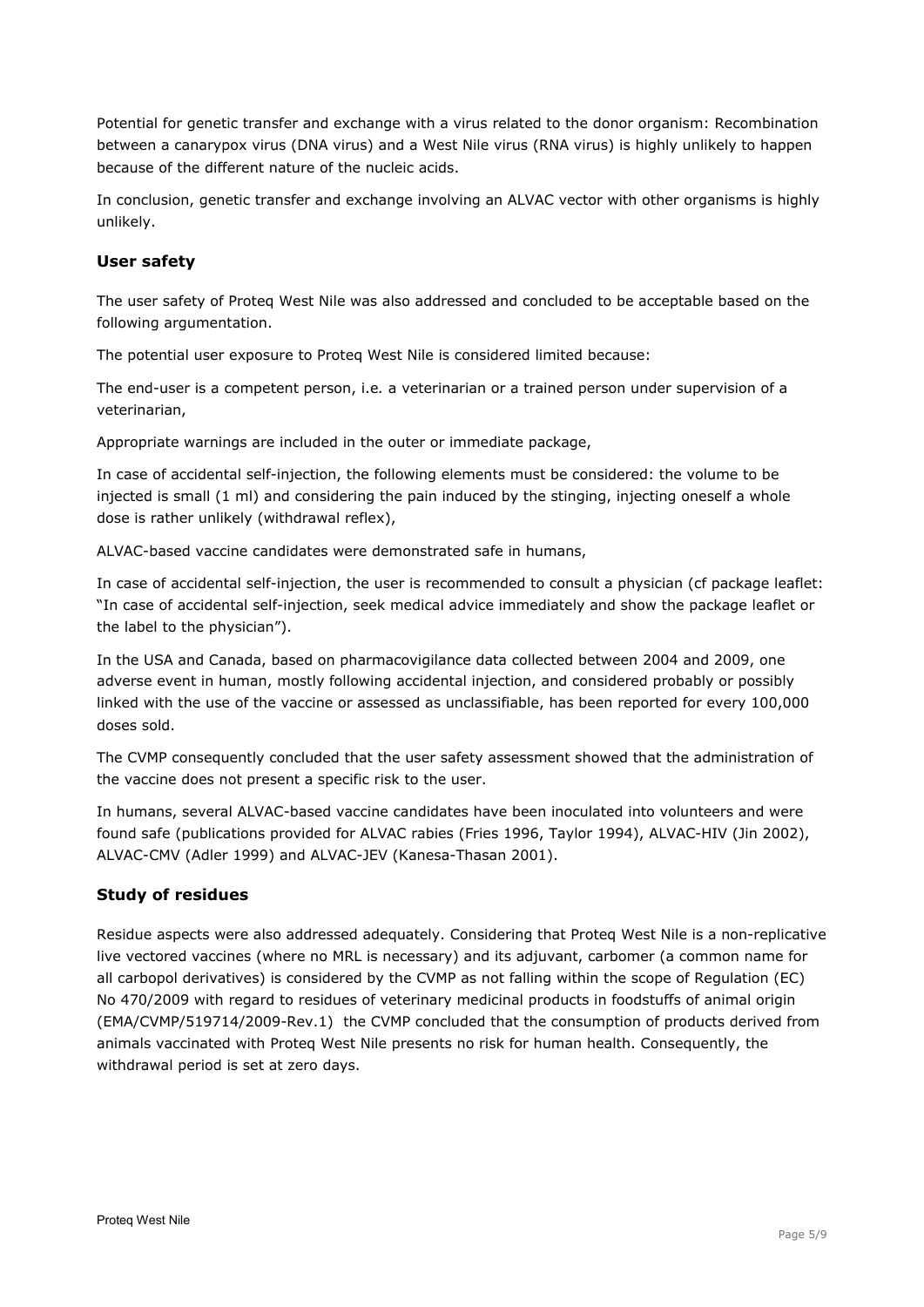# **Efficacy assessment**

West Nile virus (WNV) is a mosquito-borne *Flavivirus* of the Japanese encephalitis virus complex, responsible for a potentially fatal or debilitating disease in horses and humans. The infection is well known in Africa, Asia, the Mediterranean basin and the United States. Several outbreaks have occurred in Europe since 2000.

The primary transmission cycle of WNV involves birds and mosquitoes. Horses become infected through the bite of infected mosquitoes and develop a WNV viraemia of low magnitude and short duration. Therefore, infected horses are unlikely to serve as amplifying hosts for WNV and are considered incidental, dead-end hosts.

West Nile Virus is a neuropathogenic virus causing disease in birds, horses and humans. Symptoms in horses are rare but severe once present. Equids appear to develop clinical signs of WNV infection, including fatal encephalitis, more readily than do other domestic mammals, with the most common clinical signs in equids being weakness, incoordination, and ataxia. However, not all infected horses will develop clinical symptoms: only a maximum of 10% of horses infected with WNV will exhibit neurological symptoms, with a fatality rate in case of clinical disease of 25-40%.

West Nile disease can become a potential threat to horses in some European regions, with only supportive symptomatic treatment once clinical signs appear. Prevention against West Nile disease through vaccination will greatly reduce the number of clinical outbreaks.

The claims of the vaccine are:

For active immunisation of horses from 5 months of age or older against West Nile disease by reducing the number of viraemic horses. If clinical signs are present, their duration and severity are reduced.

Onset of immunity: 4 weeks after the first dose of the primary vaccination course. In order to achieve full protection the full vaccination course of two doses must be given.

Duration of immunity: 1 year after a full primary vaccination course of two injections.

The vaccine schedule is as follows:

Administer one dose (1 ml), by intramuscular injection, preferably in the neck region, according to the following schedule:

Primary vaccination course: first injection from 5 months of age, second injection 4-6 weeks later,

Revaccination: annual booster injections.

In order to demonstrate the efficacy of the Proteq West Nile vaccine, several studies, using both challenge with WNV and serological follow-up, were carried out in the target animal species, equines, with unvaccinated animals as controls. In all the studies, the vaccine was administered via the recommended route, i.e. intramuscularly, and the antigen content tested was the minimum quantity claimed for the vaccine, i.e.  $6.0 \log_{10}$  CCID<sub>50</sub>, or less.

The vaccine used in some of the efficacy studies is the vaccine Recombitek Equine West Nile Virus which is registered in North America and has the same composition as Proteq West Nile but this vaccine has a freeze dried presentation. Notwithstanding this different presentation, the CVMP concluded on the data provided that these two vaccines are similar enough to allow conclusions to be drawn for Proteq West Nile from the Recombitek Equine West Nile virus data.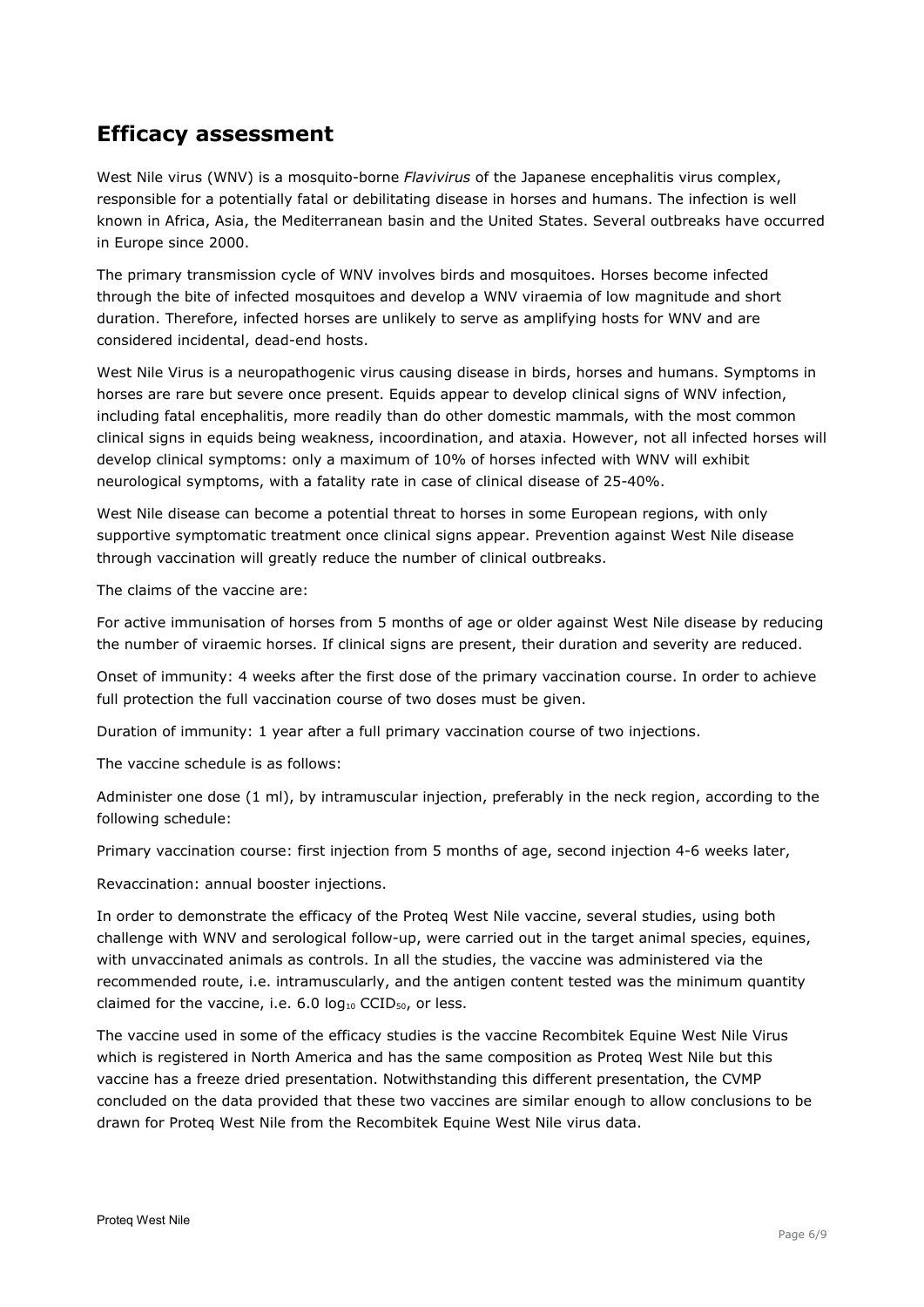Since clinical symptoms due to West Nile disease are rare in horses, efficacy under field conditions is very difficult to demonstrate, as the number of horses to be included would need to be very high. As a consequence, no studies were conducted in the field to assess efficacy of the product. However two different and effective challenge models were developed and used in the laboratory to reproduce the disease.

Some of the efficacy studies were performed with the vaccine Recombitek Equine West Nile Virus registered in the USA. The US vaccine is constituted of two vials, one containing the freeze-dried pellet of vCP2017 active ingredient and the other one containing the liquid diluent of carbomer adjuvant. The EU vaccine is ready to use, for an improved convenience for the end user.

The change of pharmaceutical form of Proteq Flu and Proteq Flu-Te vaccines, from the freeze-dried to the liquid formulation was considered acceptable. This modification was shown to have no impact on safety and efficacy of Proteq Flu and Proteq Flu-Te, and it is reasonably assumed that it is also the case for Recombitek West Nile versus Proteq West Nile.

The vaccine Recombitek Equine West Nile was produced in the US facilities. The vaccine Proteq West Nile is produced in France by MERIAL. The applicant demonstrated that the vaccines produced on both sites are equivalent.

In order to demonstrate the efficacy of the Proteq West Nile vaccine, nine laboratory studies, using both challenge with WNV strains from lineage 1 and from lineage 2, and serological follow-up, were carried out in the target animal species with unvaccinated animals as controls. In all the studies, the vaccine was administered via the recommended route (intramuscular), and the antigen content tested was the minimum quantity claimed for the vaccine, *i.e.* 6.0 log<sub>10</sub> CCID<sub>50</sub>, or less. In one laboratory study performed with Recombitek Equine West Nile, the vaccine used contained the maximum protective dose  $(7.8 \log_{10} CCID_{50})$ .

The vaccines used in the studies were either the vaccine Recombitek Equine West Nile registered in North America that has the same composition as Proteq West Nile (except this vaccine has a freeze dried presentation) or the Proteq West Nile vaccine. The relevance of the Recombitek Equine West Nile vaccine with regard to Proteq West Nile was demonstrated by the applicant.

In the different studies a high proportion of vaccinated horses did not develop viraemia when compared to controls. Nevertheless as in some studies, some vaccinates presented viraemia, the following claim was granted: For active immunisation of horses from 5 months of age or older against West Nile disease by reducing the number of viraemic horses.

With regard to clinical signs, after a challenge using the model with WNV infected mosquitoes no clinical signs were observed in vaccinates or controls. After a severe challenge (intrathecal administration), in some studies, the protection against clinical signs is not complete and some vaccinates exhibit clinical signs even if these were considerably milder and of shorter duration than for controls. The following claim was granted: if clinical signs are present, their duration and severity are reduced.

# **Duration of immunity**

The applicant claims that an annual booster injection is sufficient for the revaccination. A study was provided which shows that a single booster injection induces an anamnestic serological response similar to the response observed after the two injections of primary vaccination. The reliability of this study is questionable. Furthermore, the applicant did not provide any demonstration that there is relationship between the antibody response measured and the degree of protection against WNV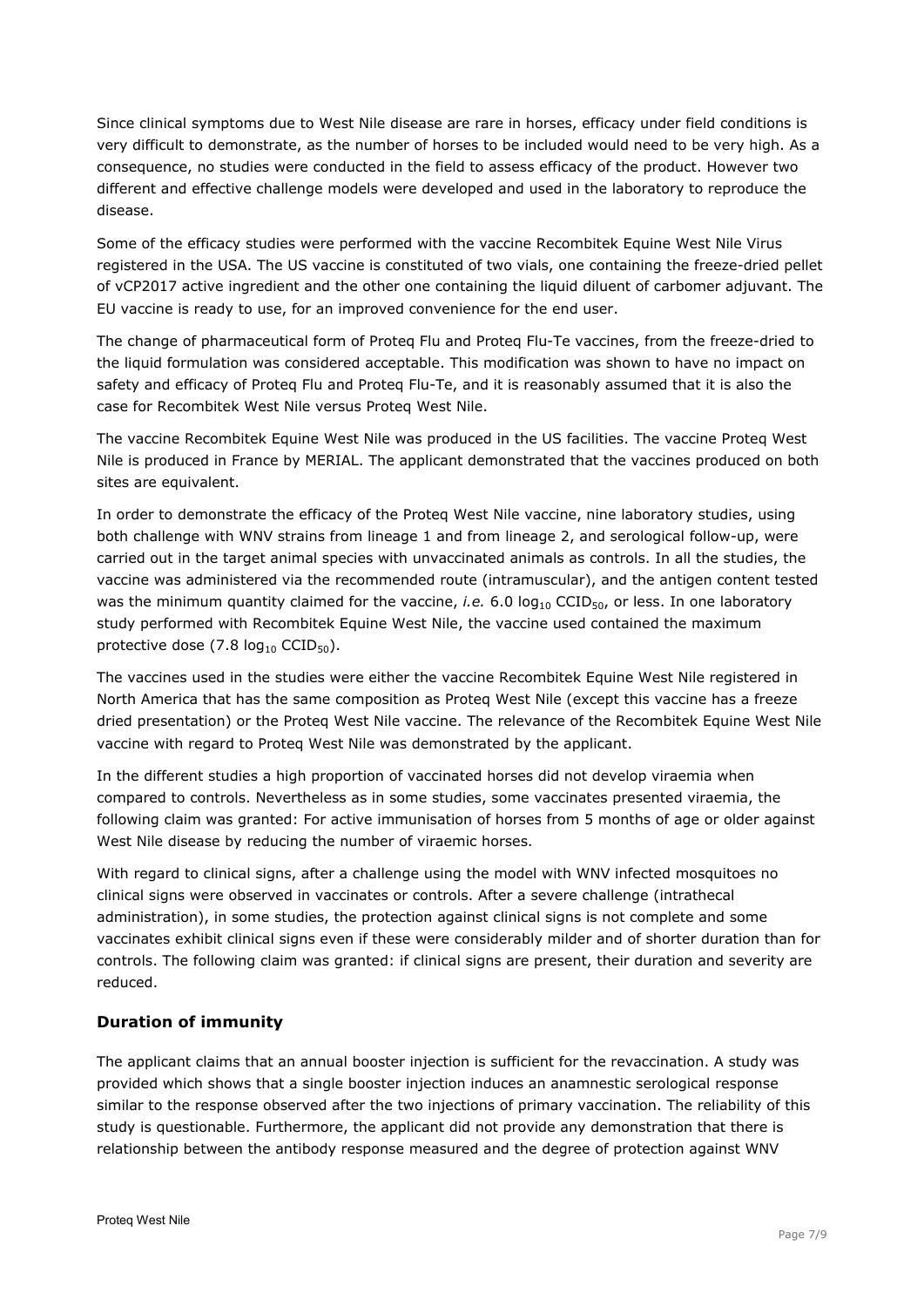infection or disease. Therefore the argument to support a booster injection with a single dose seems weak.

On the other side, the applicant has provided an efficacy study against an experimental WNV-infected mosquito challenge in horses performed with a single dose of vaccine. The results show that there is a reduction of the number of viraemic horses in the vaccinated group compared to the controls. The protection against viraemia was observed even in the absence of detectable WNV serum antibodies at the time of challenge.

For all the centrally authorised vaccines containing the canarypox vector (Proteq Flu range, Purevax Rabies, Purevax Felv and the derivatives), the SPC mentions in section 4.9 that the revaccination is annual.

Taking into account these different points and considering that Proteq West Nile is a MUMS/Limited Market product, no additional trials or data will be required. It was agreed to have an appropriate wording to reflect this in the SPC.

In conclusion, the efficacy of Proteq West Nile has been shown to be acceptable.

# **Benefit risk assessment**

Proteq West Nile is a live recombinant canarypox virus that expresses the genes preM/E of the West Nile virus. It is presented as a suspension for injection that contains carbomer (4 mg/dose) as adjuvant.

The vaccine is intended for immunisation of horses against West Nile disease by reducing the number of viraemic horses. If clinical signs are present their duration and severity are reduced. The vaccination schedule recommends an intramuscular injection of a first dose of 1 ml from the age of 5 months. Four to six weeks later, a second dose of 1 ml has to be injected. An annual booster vaccination is recommended.

## **Benefit assessment**

The safety and efficacy of Proteq West Nile have been demonstrated in well conducted trials that fulfil the requirements of Directive 2001/82/EC, as amended.

#### **Direct therapeutic benefit**

Well-conducted placebo-controlled clinical studies demonstrated that vaccination of horses reduces the number of viraemic horses and horses with clinical signs and prevents the mortality associated with West Nile disease in the case of a severe challenge.

#### **Additional benefits**

As a consequence of reduction of viraemic horses, the incidence of clinical outbreaks should also be reduced.

#### **Risk assessment**

The risk using this vaccine can be classified as low.

Main potential risks:

- for the target animal: there are mild and transitory local reactions at the injection site, resolving within few days and a transiently elevated body temperature within acceptable limits.
- for the user: accidental self-injection is the only identified risk and the standard appropriate warning has been included in the SPC to mitigate that risk.